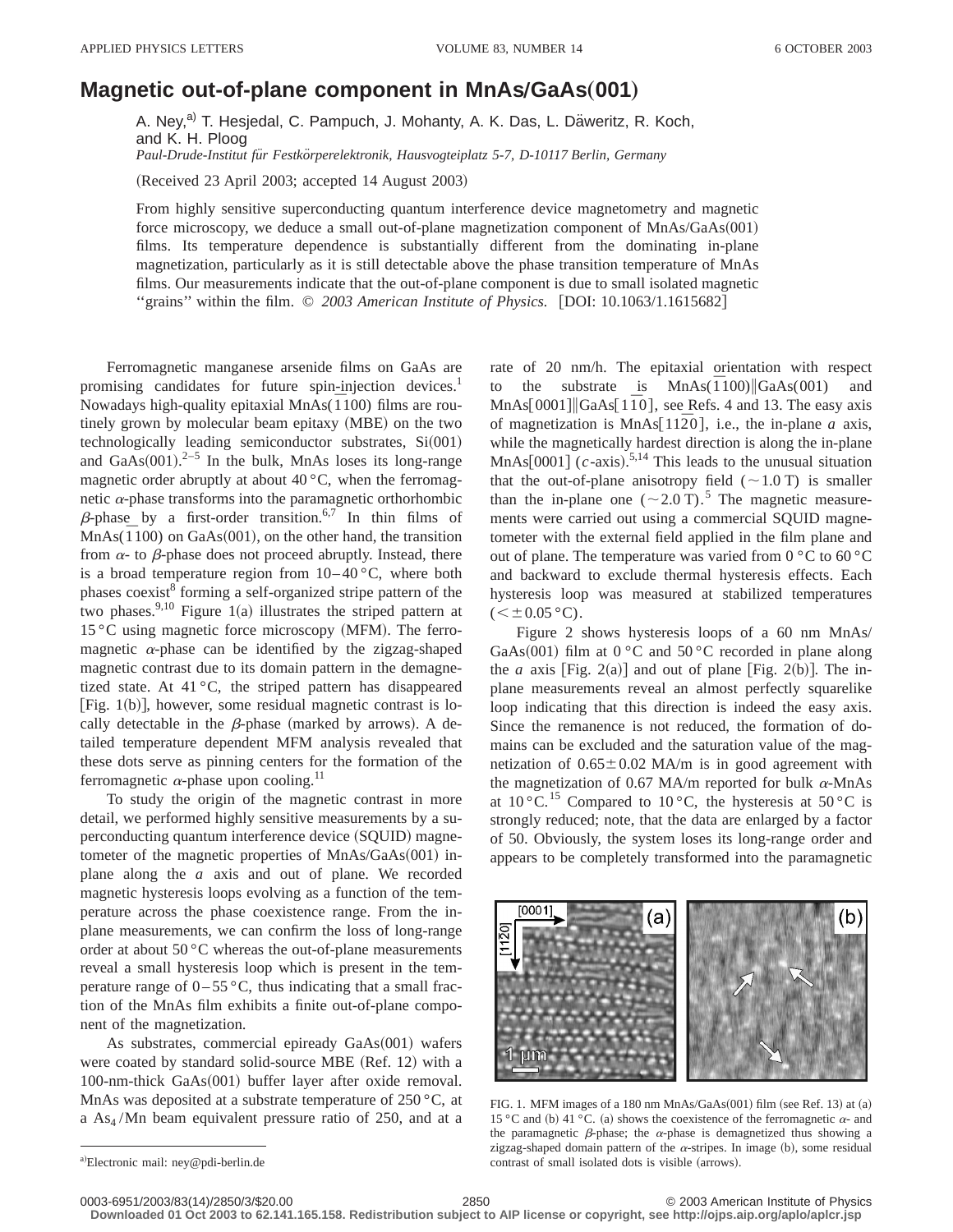

FIG. 2. Magnetic hysteresis measurements of a 60 nm  $MnAs/GaAs(001)$ film at  $0 °C$  and  $50 °C$ . The external field is applied (a) in the film plane along the  $a$  axis and  $(b)$  out-of-plane. Note, that the in-plane hysteresis at 50 °C is normalized to the saturation magnetization at  $T=0$  °C ( $M<sub>S</sub>$  $=0.65$  MA/m) and magnified by a factor of 50. The two insets of (b) enlarge the low-field range revealing clear out-of-plane hysteretic behavior.

 $\beta$ -phase. The whole temperature dependence of the in-plane remanent magnetization throughout the phase coexistence range from  $0 °C$  to  $60 °C$  is summarized in Fig. 3 (squares). Figure  $2(b)$  shows a hysteresis loop of the same sample

traced along the out-of-plane direction from  $-4$  to  $+4$  T. The diamagnetic contribution of the substrate and the sample holder derived from the high-field data is subtracted, the sample holder alone showed pure diamagnetic behavior. In



FIG. 3. Remanent magnetization, in and out of plane, derived from hysteresis measurements in the temperature range of  $0-60\degree C$ . The inset shows that the out-of-plane component is nonzero throughout the whole temperature range and it decreases only slightly while the in-plane component vanishes.

accordance with Ref. 5, we find hard-axis behavior with an anisotropy field of 1 T, containing both the shape and the crystalline contribution. The demagnetizing field (shape anisotropy) can be evaluated from the saturation magnetization yielding  $\sim$  0.5 T, the out-of-plane crystalline anisotropy field is, therefore,  $\sim 0.5$  T. The upper inset of Fig. 2 shows a magnification of the low-field region at  $0^{\circ}$ C exhibiting both clear remanence and coercivity, thus revealing a small outof-plane component of the magnetization. We want to point out that the loop is not squarelike indicating either that the out-of-plane direction is not the easy axis of the detected component or it originates from weakly coupled ''grains'' similar to the behavior of polycrystalline materials. Assuming that the out-of-plane contribution is due to regions which possess the same magnetization as the MnAs film, we derive a volume fraction of 2%–3% from the SQUID measurement (which essentially measures the product of magnetization and volume). We remark, that a small hysteresis can be recognized in previous out-of-plane magnetic measurements,<sup>3,5,16</sup> however, it was not addressed in these studies. To corrobate our findings, we performed analogous measurements at higher temperatures, e.g., at 50 °C shown in the lower inset of Fig.  $2(b)$ . Surprisingly, nearly all of the same hysteretic behavior as at  $0^{\circ}$ C with essentially the same remanence and coercivity is found. This observation contrary to older work, where no temperature dependent measurements have been performed out of plane—excludes that the signal at  $0^{\circ}$ C is due to the misalignment of the sample with respect to the external field. In that case, the out-of-plane signal would exhibit the same temperature dependence as the in-plane component and should be drastically reduced compared to 0 °C. Therefore, we can also conclude that the out-of-plane signal is due to a magnetization aligned along or close to the surface normal. For similar reasons, the out-of-plane component can not be attributed to domain-wall formation or tilted magnetization contributions at furrows as discussed in Ref. 5.

Figure 3 summarizes our SQUID measurements showing the in-plane (squares) and out-of-plane (circles) component of the remanent magnetization of 60 nm  $MnAs/GaAs(001)$ . Whereas the in-plane component—which by far dominates at lower temperatures—gradually decreases until it vanishes around  $50^{\circ}$ C, the out-of-plane component shows only a weak temperature dependence and is present even when the in-plane magnetization has already disappeared. The existence of an out-of-plane component of the magnetization has several implications. (i) The out-of-plane component does not follow the temperature dependence of the in-plane magnetization, therefore, it is decoupled from the structural and magnetic phase transistion. This points toward isolated regions within the film which are consistent with the MFM findings in Fig.  $1(b)$ . (ii) For being magnetized out-of-plane, these regions must have considerable crystalline anisotropy, otherwise, the demagnetizing field and the coupling to the remainder of the film would push their magnetization back to the film plane at lower temperatures. (iii) Since we detect an out-of-plane ferromagnetic signal above  $55^{\circ}$ C (see inset of Fig. 3), which is significantly above the ordering temperature of bulk MnAs  $(40^{\circ}C)$ , a structural configuration with a

higher transition temperature compared to the bulk has to be **Downloaded 01 Oct 2003 to 62.141.165.158. Redistribution subject to AIP license or copyright, see http://ojps.aip.org/aplo/aplcr.jsp**